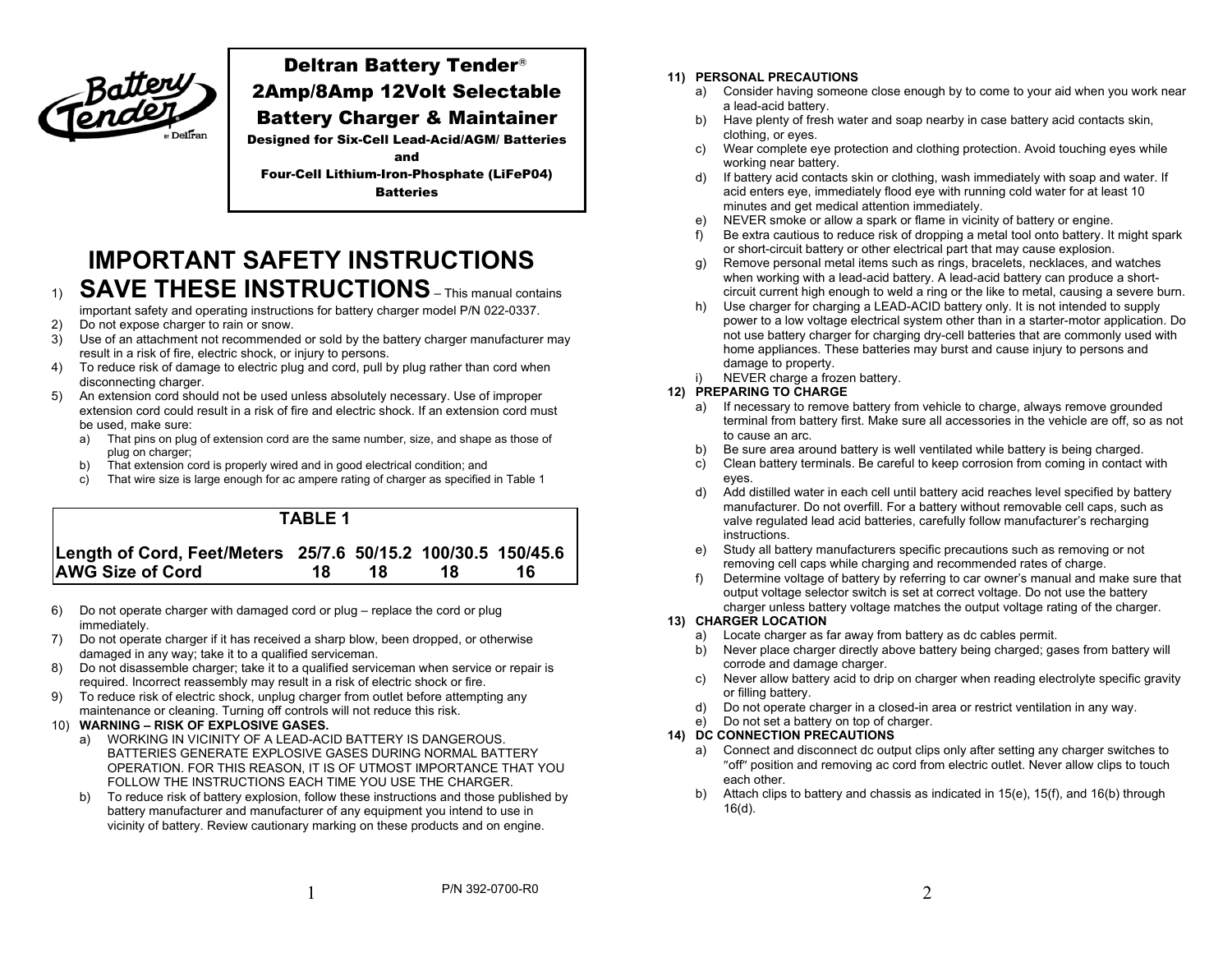- **15) FOLLOW THESE STEPS WHEN BATTERY IS INSTALLED IN VEHICLE. A SPARK NEAR BATTERY MAY CAUSE BATTERY EXPLOSION. TO REDUCE RISK OF A SPARK NEAR BATTERY:** 
	- a) Position ac and dc cords to reduce risk of damage by hood, door, or moving engine part.
	- b) Stay clear of fan blades, belts, pulleys, and other parts that can cause injury to persons.
	- c) Check polarity of battery posts. POSITIVE (POS, P, +) battery post usually has larger diameter than NEGATIVE (NEG, N,–) post.
	- d) Determine which post of battery is grounded (connected) to the chassis. If negative post is grounded to chassis (as in most vehicles), see (e). If positive post is grounded to the chassis, see (f).
	- e) For negative-grounded vehicle, connect POSITIVE (RED) clip from battery charger to POSITIVE (POS, P, +) ungrounded post of battery first. Then connect NEGATIVE (BLACK) clip to vehicle chassis or engine block away from battery. Do not connect clip to carburetor, fuel lines, or sheet-metal body parts. Connect to a heavy gage metal part of the frame or engine block.
	- For positive-grounded vehicle, connect NEGATIVE (BLACK) clip from battery charger to NEGATIVE (NEG, N, –) ungrounded post of battery. Connect POSITIVE (RED) clip to vehicle chassis or engine block away from battery. Do not connect clip to carburetor, fuel lines, or sheet-metal body parts. Connect to a heavy gage metal part of the frame or engine block.
	- g) Connect charger AC cord to electrical outlet.
	- h) When disconnecting charger, turn switches to off, disconnect AC cord, remove clip from vehicle chassis, and then remove clip from battery terminal.
	- See operating instructions for length of charge information.
- **16) FOLLOW THESE STEPS WHEN BATTERY IS OUTSIDE VEHICLE. A SPARK NEAR THE BATTERY MAY CAUSE BATTERY EXPLOSION. TO REDUCE RISK OF A SPARK NEAR BATTERY:** 
	- a) Check polarity of battery posts. POSITIVE (POS, P, +) battery post usually has a larger diameter than NEGATIVE (NEG, N, –) post.
	- b) Attach at least a 60cm (24-inch) long 6-gauge (AWG) insulated battery cable to NEGATIVE (NEG, N, –) battery post.
	- c) Connect POSITIVE (RED) charger clip to POSITIVE (POS, P, +) post of battery.
	- d) Position yourself and free end of cable as far away from battery as possible then connect NEGATIVE (BLACK) charger clip to free end of cable.
	- e) Do not face battery when making final connection.
	- f) Connect charger AC cord to electrical outlet.

.

- g) When disconnecting charger, always do so in reverse sequence of connecting procedure and break first connection while as far away from battery as practical.
- h) A marine (boat) battery must be removed and charged on shore. To charge it on board requires equipment specially designed for marine use.
- The supply cord cannot be replaced. If the cord is damaged the appliance should be scrapped.
- Examine the battery charger regularly for damage, especially the cord, plug and enclosure; if the battery charger is damaged, it must not be used until it has been repaired.

**This symbol indicates separate collection for electrical and electronic equipment**

# **USER INSTRUCTIONS**

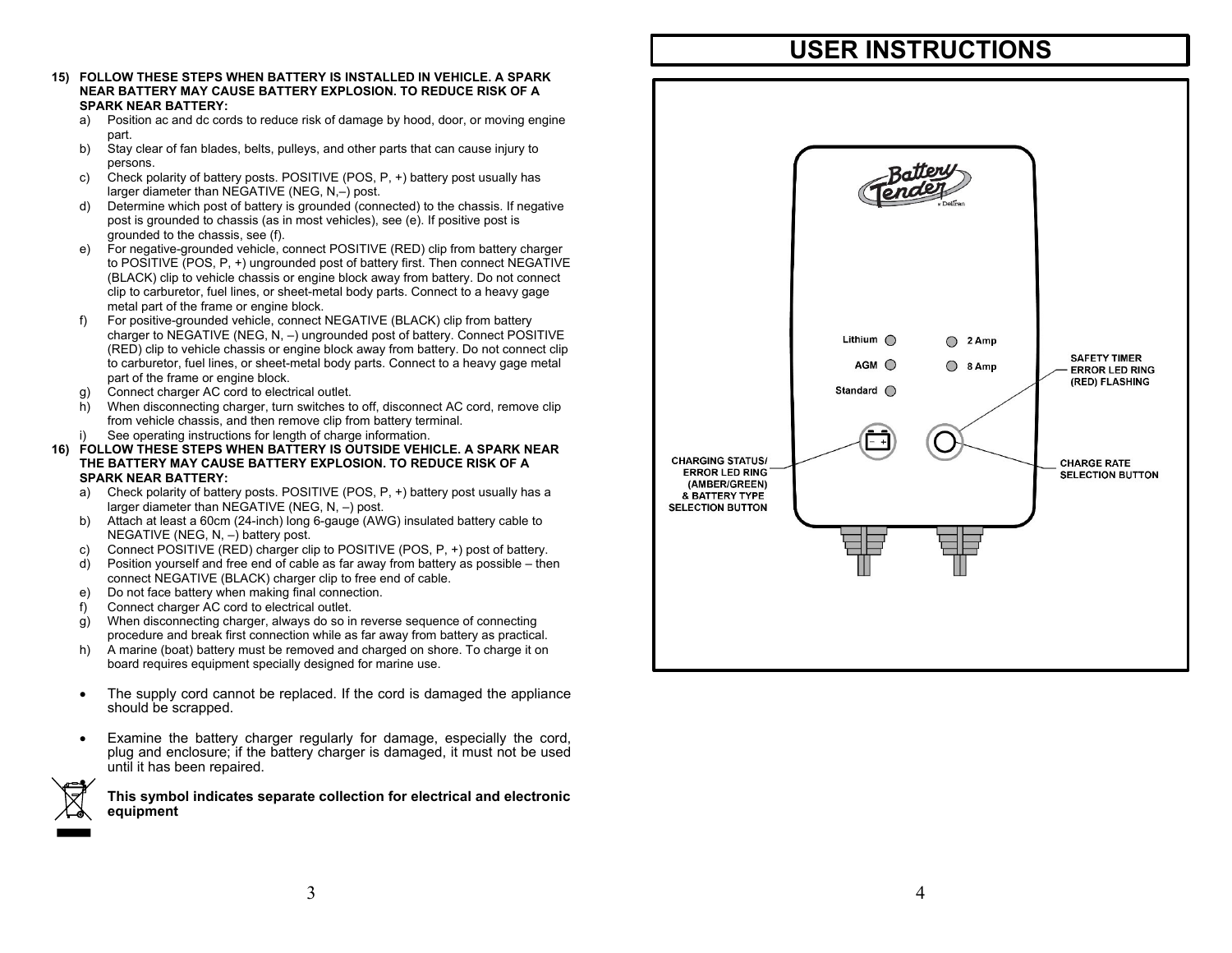## **AUTOMATIC CHARGING AND BATTERY STATUS MONITORING:**

Battery Tender® battery chargers are completely automatic and may be left connected to both AC power and to the battery that it is charging for long periods of time. The charger output power, voltage, and current depends on the condition of the battery it is charging. Battery Tender® battery chargers have several status LED indicators that provide a visual means to determine the operating mode of the charger and hence the condition of the battery connected to the charger.

When AC power is first applied to the charger all LEDs will illuminate for two to three seconds.

The **Charging Status/Error Light Ring** shows whether the charger is operating in one of the four primary charge modes:

- 1) **Qualification/Initialization mode:** The Monitor Circuit verifies appropriate battery voltage levels and good electrical continuity between the battery and the charger DC output.
- 2) **Bulk mode** (full charge, constant current, battery is 0% to 80% charged)
- 3) **Absorption mode** (high constant voltage, battery is 80% to 100% charged).
- 4) **Storage/float maintenance mode** (low constant voltage, battery is 100% to 103% charged).

When the battery is fully charged, the **Charger Status Light Ring** will turn solid green and the charger will switch to a storage/float maintenance charge mode. The Battery Tender® battery charger will automatically monitor and maintain the battery at full charge.

## **CHARGE RATE SELECTION BUTTON**

The Battery Tender® battery charger has a "Charge Rate" selection button which allows you to switch between charging at a rate of 2 Amps or 8 Amps.

The LED next to selected Amperage rate will illuminate green.

The charge rate can be selected once the charger has AC power applied and before the charger is connected to the battery.

Once the charger has AC power and is also connected to the battery the charge rate selection cannot be changed. To change the mode, disconnect the battery from the charger.

If the AC power is interrupted the charger will resume charging at the last charge rate setting used.

## **BATTERY TYPE SELECTION BUTTON**

The Battery Tender® battery charger has a "Battery Type selection button which allows you to switch between charging a 12 Volt Standard (Lead Acid) battery, a 12Volt AGM (Sealed) battery and a 12Volt Lithium Iron Phosphate (LiFePO4) battery. DO NOT USE THIS CHARGER TO CHARGE ANY OTHER TYPE OF BATTERY.

The battery type can be selected once the charger has AC power applied and before the charger is connected to the battery.

Once the charger has AC power and is also connected to the battery the battery type cannot be changed. To change the battery type, disconnect the battery from the charger.

If the AC power is interrupted the charger will resume charging using the last setting.

**ATTENTION: The Battery Tender® CHARGER HAS A SPARK FREE CIRCUITRY.** The output alligator clips or ring terminals will not spark when they are touched together. The Battery Tender® battery charger will not produce an output voltage until it senses at least 3 volts from the battery. It must be connected to a battery with the correct polarity before it will start charging a battery. Therefore, if you plug the AC power cord into an AC power outlet, and if the output alligator clips or ring terminals are not connected to a battery, and if you touch the alligator clips or ring terminals together, there will be no electrical spark.

## *NOTE:*

*THE OUTPUT CLIPS OR RING TERMINALS MUST BE CONNECTED TO A BATTERY BEFORE THE CHARGER CAN PRODUCE AN OUTPUT VOLTAGE.* 

## **TIME REQUIRED TO CHARGE A BATTERY:**

The Battery Tender® battery charger charges at a rate of 2.0 Amps or 2.0 Amp-hours per hour. Therefore, a fully discharged 15 Amp-Hour battery will take approximately 6 hours to recharge to 80% capacity.

The Battery Tender® battery charger charges at a rate of 8.0 Amps or 8.0 Amp-hours per hour. Therefore, a fully discharged 15 Amp-Hour battery will take approximately 1.5 hours to recharge to 80% capacity.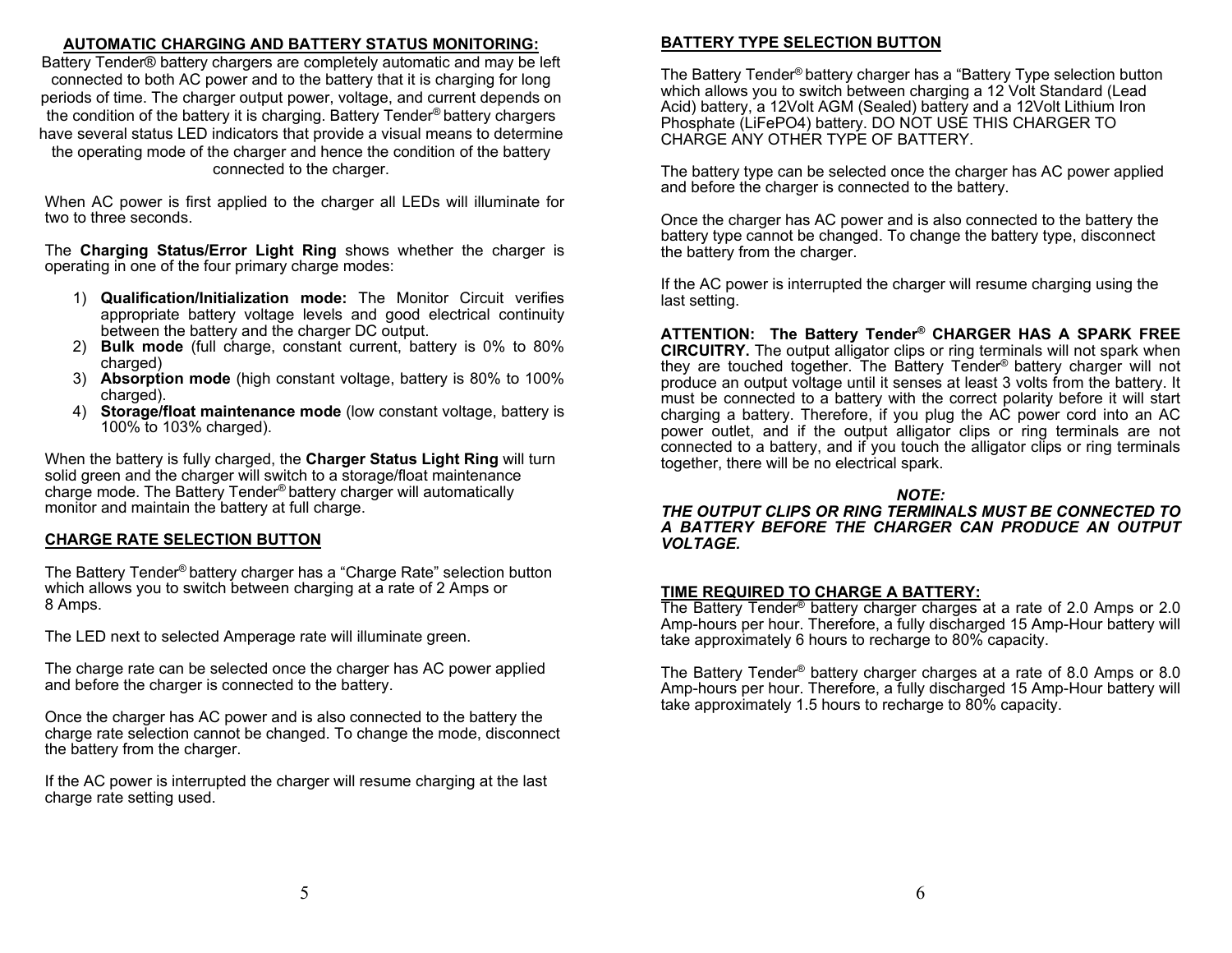### **WORKING WITH A DEAD BATTERY OR A BATTERY WITH A VERY LOW VOLTAGE:**

If you try to charge a dead battery having a voltage below 3 volts, the Battery Tender® charger will not start. An internal safety circuit prevents the charger from generating any output voltage unless it senses at least 3 volts at the charger output. In this situation, the **Charging Status/Error Light Ring FLASHING Amber**, indicating that a charge has not been initiated.

### **NOTE:**

If a 12-volt, lead-Acid battery has an output voltage of less than 9 volts when it is at rest, when it is neither being charged nor supplying electrical current to an external load, there is a good chance that the battery is defective. As a frame of reference, a fully charged 12-volt, lead-Acid battery will have a rest-state, no-load voltage of approximately 12.9 volts. A fully discharged 12-volt, lead-acid battery will have a rest-state, no-load voltage of approximately 11.4 volts. That means that a voltage change of only 1.5 volts represents the full range of charge 0% to 100% on a 12-Volt, lead-acid battery. Depending on the manufacturer, and the age of the battery, the specific voltages will vary by a few tenths of a volt, but the 1.5 volt range will still be a good indicator of the battery charge %.

**CHARGING STATUS LED RING: If the lights are not lit, then the battery is not properly connected and/or the charger is not plugged into AC power**. The following describes LED's and LIGHT RING operation:

- <sup>&</sup>lt;**Charging Status/Error LED Ring ALTERNATING Amber/Green**  Indicates the connection to the battery is reversed, meaning the positive (RED) clamp is connected to the negative (BLACK) post on the battery and the negative (BLACK) clamp is connected to the positive (RED) post on the battery. Remove clamps and connect correctly.
- <sup>&</sup>lt;**Safety Timer Error LED Ring Flashing RED**

Indicates the battery you are charging as not reached its optimal voltage in a set amount of time. This means the battery is probably defective, or there is an excessive load on the battery. To start a new charge cycle, unplug the charger from the AC and start again.

- **< Charging Status/Error LED Ring FLASHING Amber** This indicates that the battery charger has AC power available and that the microprocessor is functioning properly. If the Light Ring continues to flash, then either the battery voltage is too low (less than 3 volts) or the output alligator clips, or ring terminals are not connected correctly.
- **Charging Status/Error LED Ring SOLID Amber** Whenever the Light Ring is on steady Amber, a battery is connected properly, and the charger is charging the battery. The Light Ring will remain on Solid Amber until the charger completes this charging stage.
- **Charging Status/Error LED Ring FLASHING Green** When the Light Ring is Flashing green the battery is greater than 80% charged and may be removed from the charger and used if necessary. Whenever possible, leave the battery on charge until the green light is solid.
- $\leq$  **Charging Status/Error LED Ring SOLID Green** – When the Light Ring is Solid green the charge is complete, and the battery can be returned to service if necessary. It can also stay connected to maintain the battery for an indefinite period of time.

# **TROUBLESHOOTING**

- 1) If the charger does not turn on and none of the LEDs illuminate.
	- a. Check to make sure the AC outlet is supplying power by plugging in a lamp, an appliance, or a voltage meter.
- 2) The green Solid Charging Status/Error Ring comes on immediately when charging a discharged battery.
	- a. The battery is probably defective, take the battery to the dealer to be tested.
- 3) When charging a battery, the Solid green Charging Status/Error Ring never comes on.
	- a. The battery may be defective, take the battery to the dealer to be tested.
	- b. The battery has an excessive current draw, remove or disconnect the battery from the equipment.
- 4) Charging Status/Error Light Ring continues to flash Amber even with a connection to the battery:
	- a. Check the fuse in the accessory cable.
- 5) Safety Timer Error LED Ring Flashing RED. To clear this error and start a new charge cycle, disconnect from the AC and remove the connection to the battery**.** 
	- a. The battery is damaged.
	- b. The chargers safety timer has activated due to the battery not reaching its optimal voltage. The battery may be defective, take the battery to the dealer to be tested.
- 6) Charging Status/Error Light Ring is toggling Amber and Green.
	- a. Reverse polarity connection to the battery.